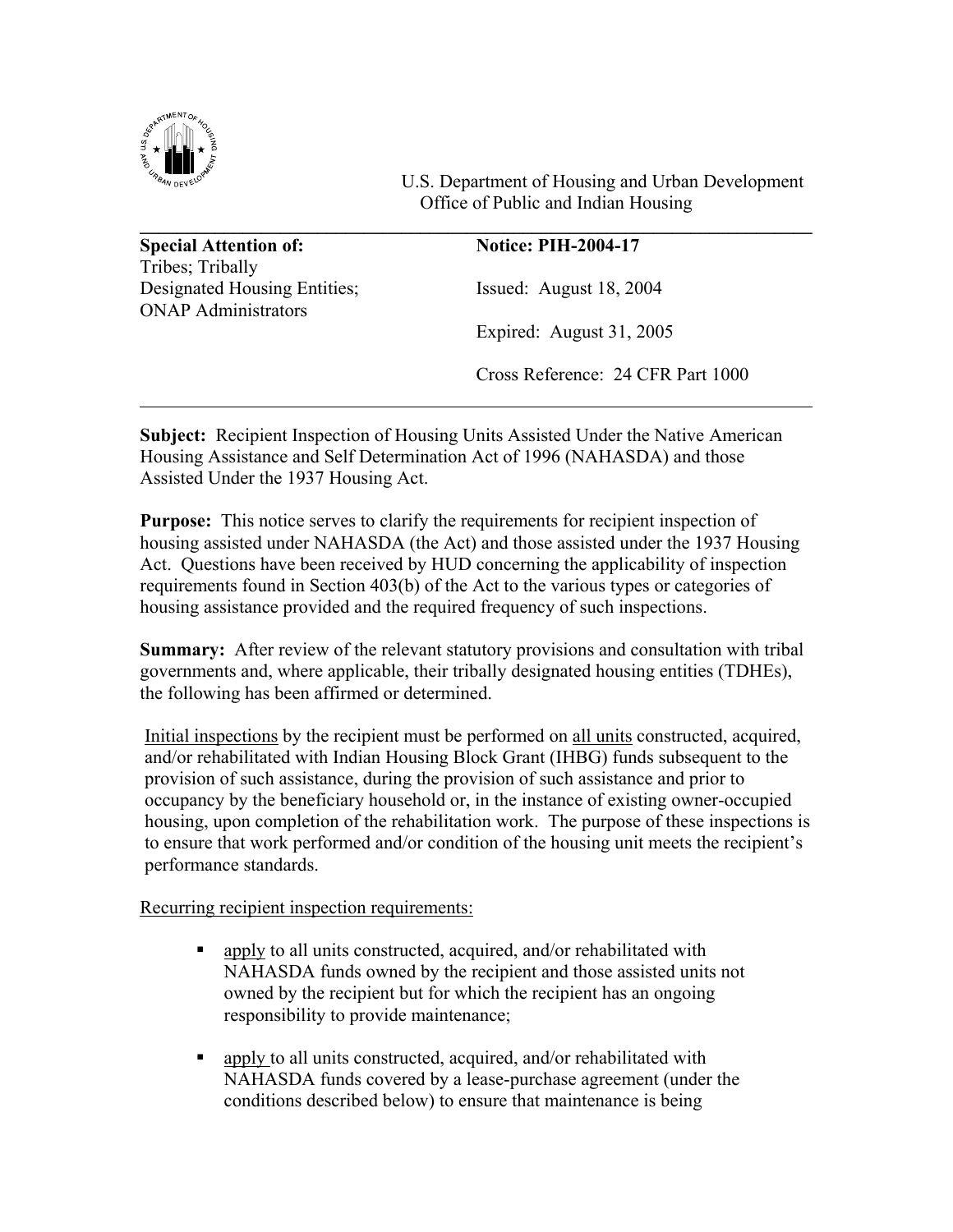provided by the occupant/purchaser;

- apply to rental and homeownership units (under conditions described below) that were constructed, acquired and/or rehabilitated with funds provided under the 1937 Housing Act. Under the provisions of Section 502(b) of the Act these units shall be considered and maintained as affordable housing for purposes of NAHASDA.
- do not apply to owner occupied units that receive NAHASDA assistance for rehabilitation or units that are being purchased by a family with NAHASDA based financing or mortgage assistance. However, like all other assisted units, these units must receive initial inspections by the recipient prior to occupancy by the beneficiary household; and,
- may be conducted more or less frequently than annually.

The results of these recurring inspections provide information that will help a recipient evaluate the effectiveness of its program and must be included in a recipient's Annual Performance Report (Form HUD 52735AS) in Part II, Section A.II.

**Background:** NAHASDA (Section 403(b)) requires recipients to conduct on-site inspection of housing assisted under the Act to determine compliance with applicable requirements that include maintenance of assisted housing (Section 203(e).

## Section 403(b)

PERIODIC MONITORING - Not less frequently than annually, each recipient shall review the activities conducted and housing assisted under this Act to assess compliance with the requirements of this Act. *Such review shall include on-site inspection of housing to determine compliance with applicable requirements***.** [emphasis added] The results of each review shall be included in the performance report of the recipient submitted to the Secretary under section 404 and made available to the public.

**Discussion:** Recurring Unit Inspections: The Act is not specific regarding at what frequency each unit must be inspected. It is clear, however, that evaluating the condition of covered assisted housing stock is an integral part of a recipient's self assessment responsibilities under Section 403(b). It is incumbent upon a recipient to include the inspection of such units on a reasonable schedule in its policies governing the management and maintenance of assisted housing (Section 203(e)). Periodic, scheduled inspections will allow a recipient to adequately assess the on-going compliance of such units with the requirements of the Act.

In developing its policy governing inspection of units, a recipient must consider the underlying reasons for and benefits of performing such regular inspections. Although the fact that they are required by the Act is reason enough to perform the inspections, it must be acknowledged that a tribe's investment in affordable housing represents a significant asset of the tribe and tribal members. To protect that investment, a regular program of inspection and maintenance is needed. The policy must adequately identify maintenance issues before they become crises that affect the viability of the assisted housing. While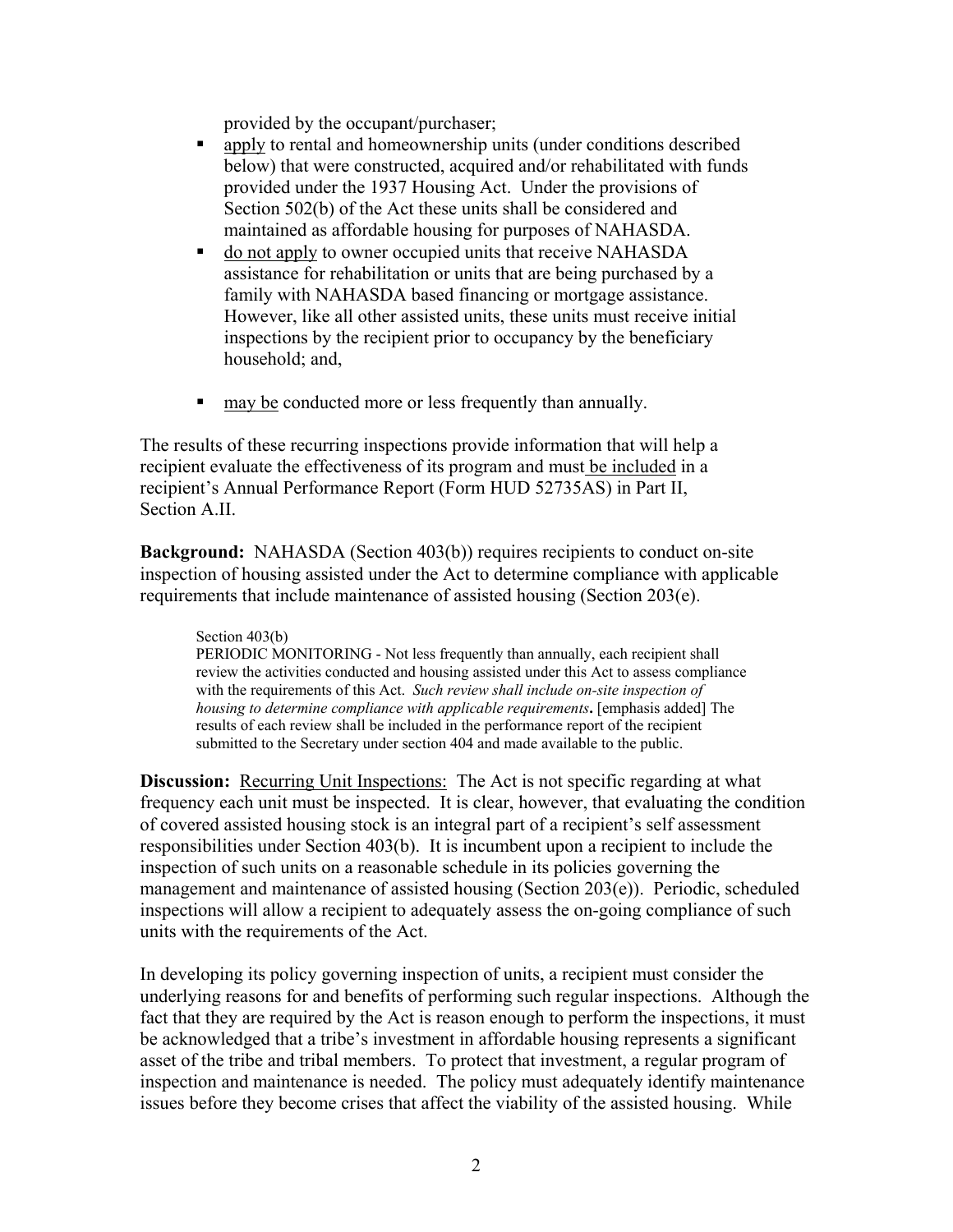annual inspections are a generally accepted standard, in some situations the policy may include inspecting units on a more or less frequent basis. An effective policy should, at a minimum, include or address frequency of inspections, standard inspection forms, standards for completing maintenance concerns identified during inspections, procedures for charging tenants for damages (as appropriate), and maintenance of records.

## Types or Categories of Housing Assistance Covered by the Initial and Recurring Inspection Requirements:

Initial inspections apply to all units constructed, acquired, and/or rehabilitated with NAHASDA funds. These units must be inspected by a recipient subsequent to, during the provision of such assistance and prior to occupancy by the beneficiary household or, in the instance of owner occupied housing, upon completion of rehabilitation work.

Recurring recipient inspection requirements apply to NAHASDA assisted housing units when the recipient owns the units; has an ongoing responsibility to provide maintenance of the unit; or, to ensure that maintenance is provided by the purchaser/occupant. Examples of units for which a recipient has recurring inspection responsibilities are:

- **F** rental and homeownership units developed with United States Housing Act of 1937 funds (Section 502(b) of the NAHASDA);
- **F** rental units constructed, acquired, and/or rehabilitated with NAHASDA funding and owned and operated or managed by the recipient;
- **F** rental units constructed, acquired, and/or rehabilitated with NAHASDA funding and owned by the recipient but operated or managed by another entity;
- rental units constructed, acquired, and/or rehabilitated with NAHASDA funding that are owned by another entity but operated or managed by the recipient as affordable housing under the Act;
- units constructed, acquired, and/or rehabilitated with NAHASDA funds and operated or managed by the recipient but maintained by the occupant/purchaser under a lease-purchase agreement (such as mutual help type programs).

Term or Period of Recurring Inspection Responsibilities: The recurring recipient inspection requirement ends when the housing unit is no longer required to remain as affordable housing. For rental housing, the requirement expires when the unit exceeds its "useful life" as defined under 24 CFR Part 1000.142. For mutual help homes developed under Sec. 202 of the United States Housing Act of 1937 and lease purchase housing developed with NAHASDA funds, the requirement expires when unit ownership is conveyed to the homebuyer/purchaser or when unit ownership should have been conveyed to the homebuyer/purchaser, whichever is sooner or when the unit is financed/refinanced.

As noted above, recurring recipient inspections are not required for owner occupied units